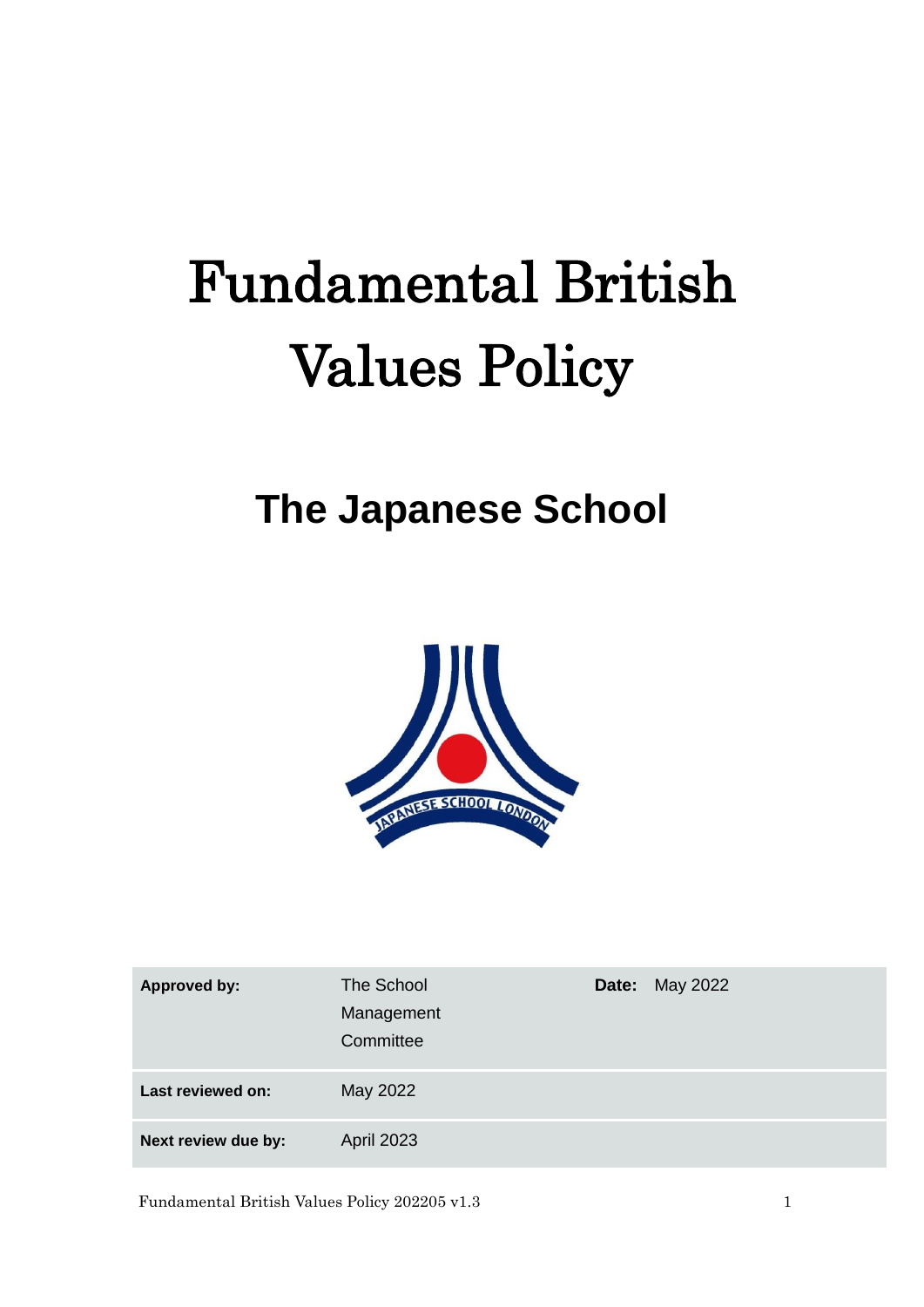| <b>Version Number</b> | <b>Modified By</b> | <b>Modifications Made</b> | Date            | Status* |
|-----------------------|--------------------|---------------------------|-----------------|---------|
|                       |                    |                           | <b>Modified</b> |         |
| 1.1                   | KN                 | Review and update format. | 01/04/2021      | Final   |
| 1.2                   | KO                 | Updated                   | 28/04/2022      | Draft   |
| 1.3                   | KO                 | Reviewed and updated      | 04/05/2022      | Final   |
|                       |                    |                           |                 |         |
|                       |                    |                           |                 |         |
|                       |                    |                           |                 |         |
|                       |                    |                           |                 |         |

Draft, Revised, Final, etc.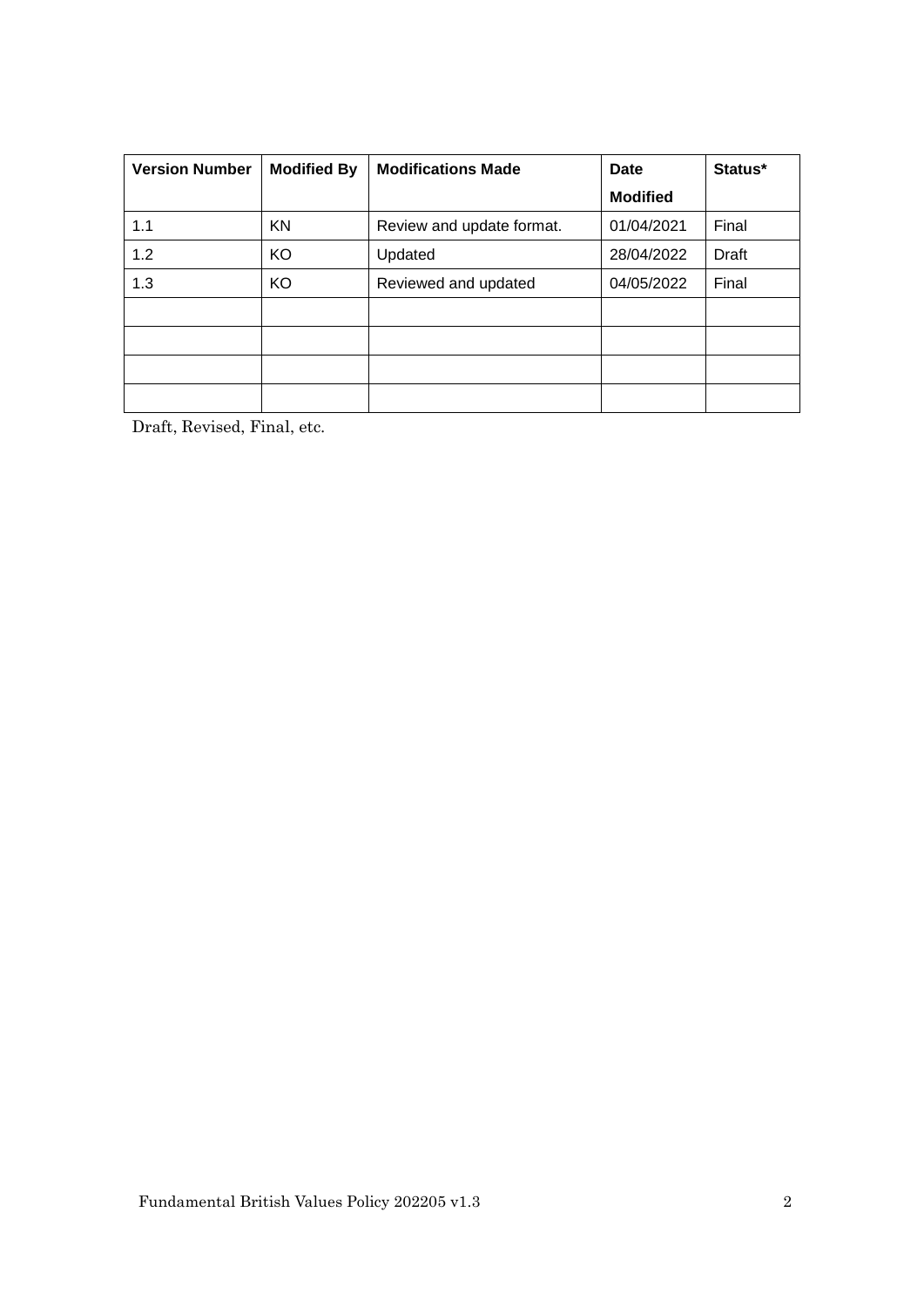This policy should be read in conjunction with the policy and others:

- Independent schools Standards 2014
- Child Protection And Safeguarding Policy of the Japanese School
- Japanese curriculum authorised by the Ministry of Education, Culture, Sports, Science and Technology

#### Promoting Fundamental British Values

Japanese school approaches the promotion of fundamental British values in line with the Government's prevent strategy. These British values are: democracy, individual liberty, the rule of law, mutual respect and tolerance of those with different faiths and belief. Each is defined below and placed in a school context through the use of examples. It is, without question, everyone's duty to ensure they do not undermine these fundamental British values as detailed. They do not follow typical British value, but according to Japanese curriculum directed by the Ministry of Education, Culture, Sports, Science and Technology, primary 6 and junior 2 & 3 study them through Social Studies, Integrated Studies and others.

#### **Democracy**

Democracy can be seen as a state of society characterized by equality of rights and privileges. It can also refer to our nation's electoral systems.

In school we promote the importance of democracy through such things as:

- A programme of study is delivered to Primary 6 (Key stage 3) and Junior 2 & 3 (Key stage 5) with comprehensive coverage of the topics outlined in the PSHE , SMSC and RSE curriculum, which is equivalent to Moral Education and Integral Studies.
- The free and fair electoral process for student positions of responsibility.
- Students being encouraged to consider alternative pathways in lessons.
- Students Voice on key school decisions through whole school surveying.
- Students also elect peers to represent them.

#### Individual liberty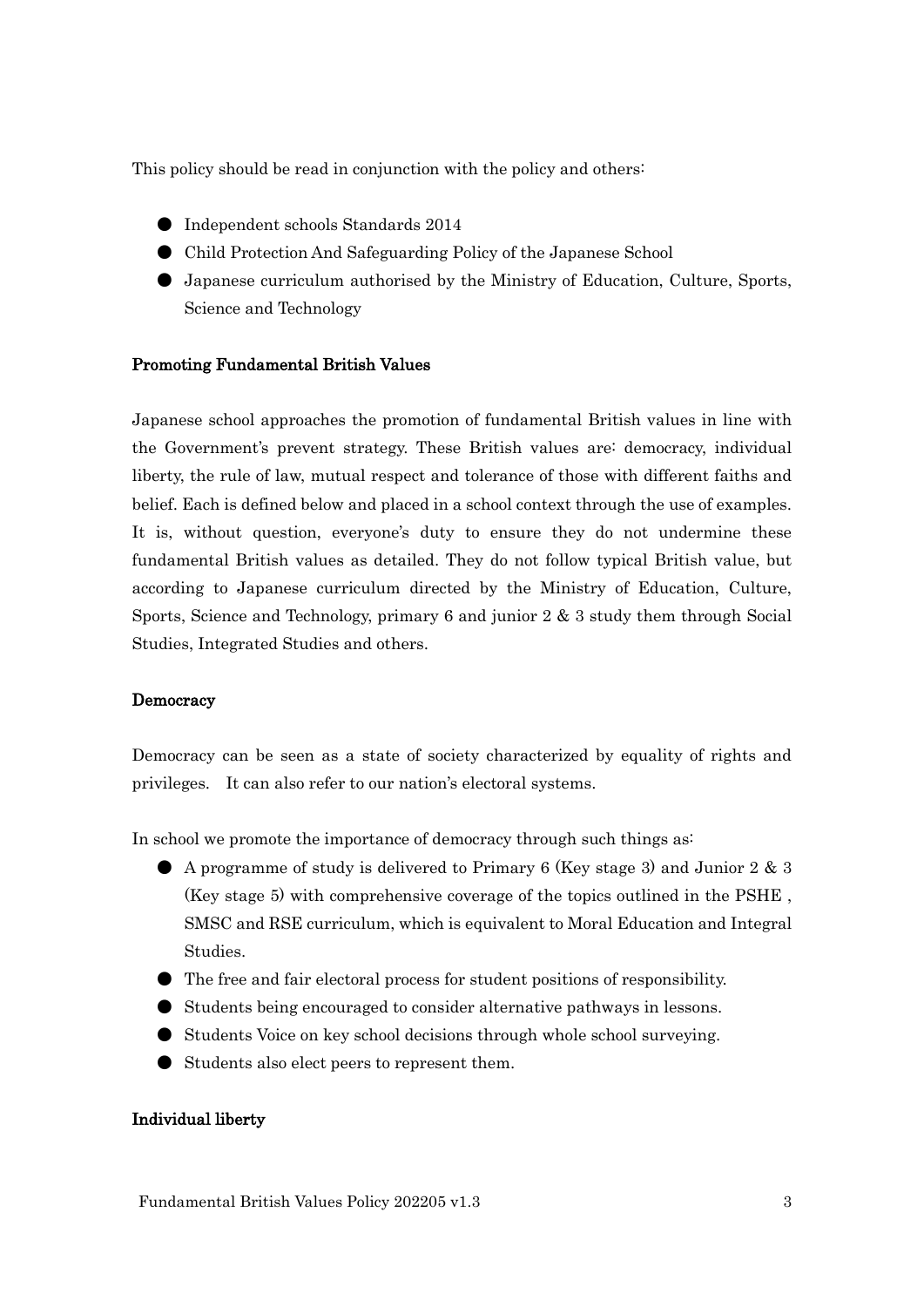Individual liberty suggests the free exercise of rights generally seen as outside government control.

In school we promote the importance of individual liberty through such things as:

- The increasing liberty afforded to students as they move up through the years.
- The extra-curricular activities and clubs.
- Students encouraged to voice views in lessons in a formative manner.
- Students offered autonomy over choices regarding academic pathways.
- Learning about "health choices" in relation to diet, exercise, a healthy mind and positive lifestyle.
- Learning about radicalisation and extremism through PSHE activities, which are equivalent to Moral Education in our curriculum.

### Rule of Law

All people and institutions are subject to and accountable to law that is fairly applied and enforced.

In school we promote the importance of the rule of law through such things as:

- There is a shared classroom code of practice.
- Behaviour for learning is promoted in every classroom.
- The school has a clear sanctions policy and actively rewards students for their achievements.
- Marking and feedback, as well as homework, policies set clear boundaries which are explained clearly to students.
- Accountability is stressed to all stakeholders including staff [teacher's Standards], students [Student Code of Conduct], and Governors.

#### Mutual respect

The proper regard for an individual's dignity, which is reciprocated In school we promote the importance of mutual respect through such things as:

- Classroom code of practice.
- School ethos statement

Fundamental British Values Policy 202205 v1.3 4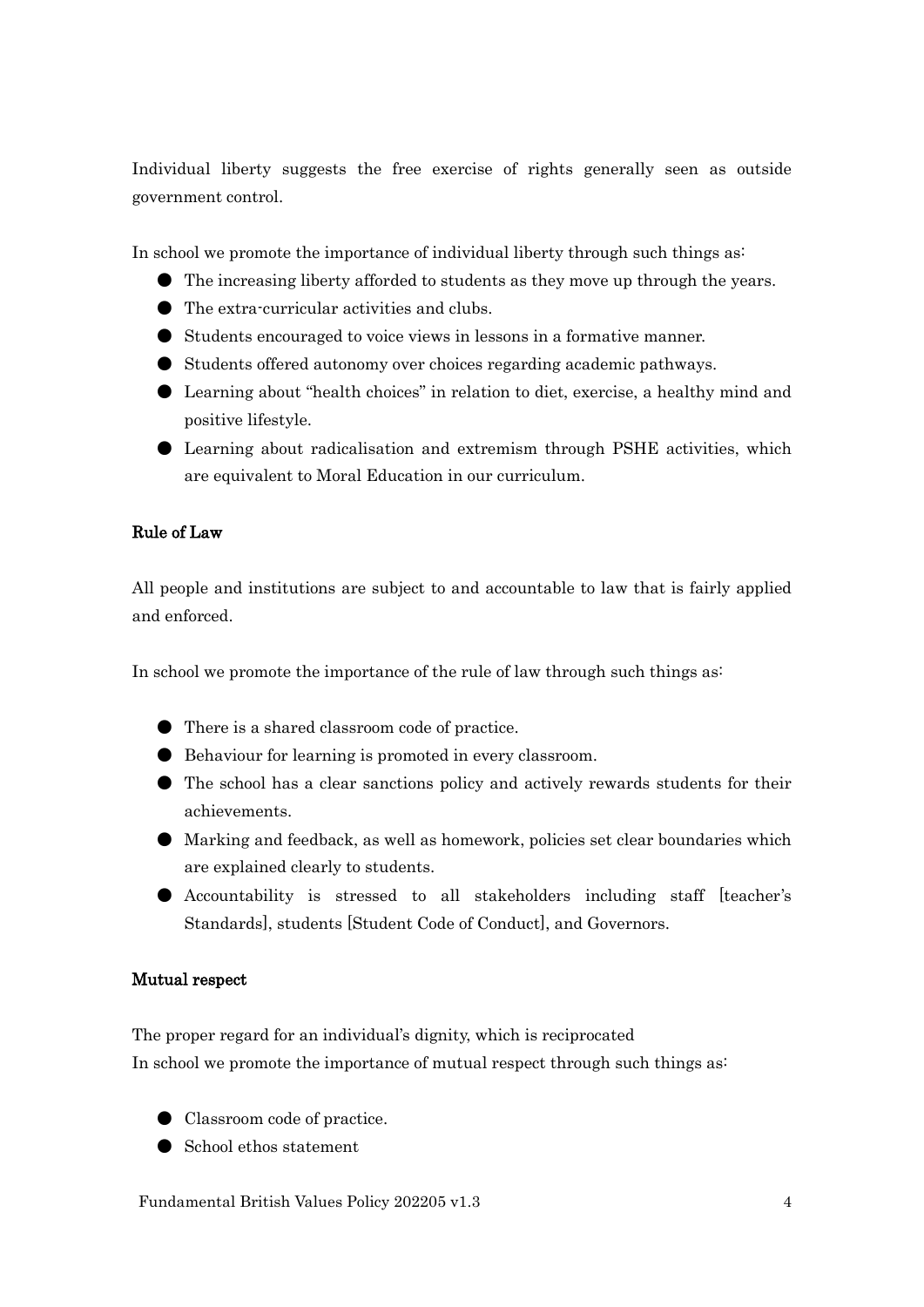- Clear guidance on good behaviour in every area
- Assemblies including those focused on other cultures, stereotypes or prejudice.
- Wellbeing promotes mutual respect through the skills developed in sessions/assemblies.

#### Tolerance of those with different faiths and beliefs

A far, objective and permissive attitude to those whose faith and beliefs may differ from one's own.

In school we promote the importance of tolerance of those with different faiths and beliefs through such things as:

- ●Observance some religious beliefs.
- ●Acceptance of faith symbolism.

In Japanese law religious lessons are not allowed to teach in the classroom and as a school certified and granted by the Japanese Government we have to follow the law. But primary 6 and junior 2 & 3 learn some parts of them through History and Civics as a proof.

#### **SMSC**

In order to develop the whole individual and genuinely prepare our students for an ever changing world, we strive to nurture our young people's citizenship and to promote their spiritual, moral, social and cultural (SMSC) development at every opportunity. Our school has a thriving enrichment programme as well as opportunities to participate in numerous trips and visits. In addition, all subjects across the curriculum offer the opportunity to discuss moral issues, personal experience and wonder and help students develop their social skills. Integrated Studies vary depending on each year. In our curriculum some part are related with Britishness and school events.

#### Prevent duty

All staff understand their statutory duty. Throughout the academic year all staff and Governors receive Safeguarding Training including very specific training. All staff

Fundamental British Values Policy 202205 v1.3 5